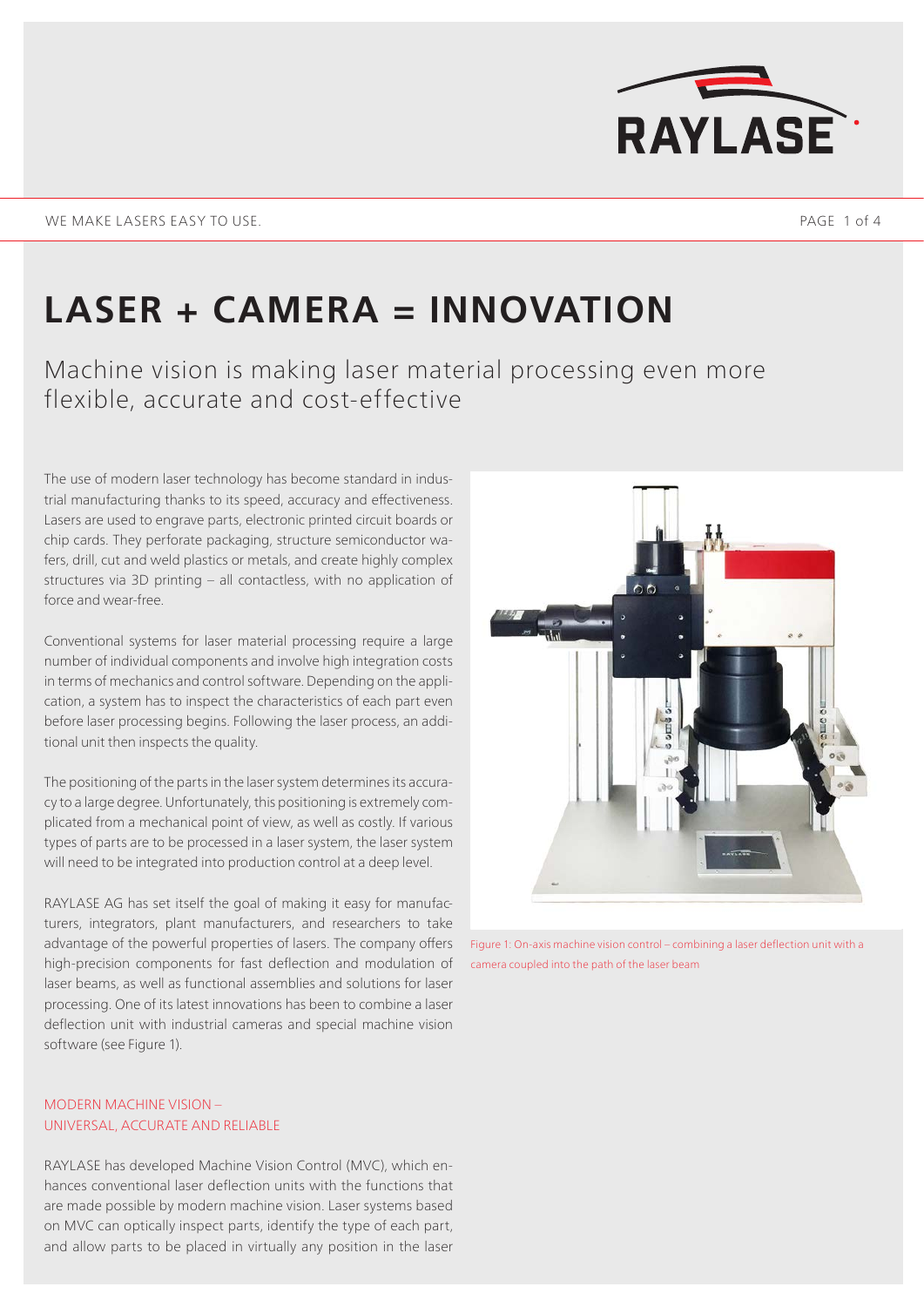



field. This increases precision, speed and integration capabilities, while significantly reducing the costs associated with laser systems. In recent years, machine vision has established itself as an enabling technology in industrial manufacturing. High-precision quality inspection, contact-free measurement and process control based on optical image analysis make this technology ground-breaking in the area of manufacturing automation. The most frequently cited benefits are increased safety, traceability, the saving of materials and improved quality combined with greater resource efficiency and productivity.

In the laser process, optical measuring technology in conjunction with industrial cameras and software algorithms enable positioning and rotation of the laser relative to the part with micrometer precision. As a result, only a simple mechanism is required to place the parts in the laser field. The machine vision unit also offers native optical inspection of the quality of the parts. Geometric dimensions, color, texture, surface characteristics and overall appearance can be inspected in a direct variance analysis. RAYLASE MVC, combining laser technology with machine vision, is paving the way towards Industry 4.0, the basis for highly flexible manufacturing systems that can be configured entirely by software and can be operated more efficiently in terms of both time and costs while also ensuring improved production quality.

The camera, which is either integrated into the laser deflection unit or mounted on it, identifies the type, position and orientation of the part using object dimensions and markers or 2D data codes or lettering on the part. These characters are taught-in beforehand using the intuitive recognition tools of RAYLASE's weldMARK® Vision Software user interface.

The control software then selects the appropriate laser program for the part type identified. In this respect, the system therefore does not rely on integration with system control. Software algorithms adapt the laser process to the part's system of coordinates. With two mirrors controlled by galvanometers, the scanning head can direct the laser beam to any point on the part within its field of work. Once the process is completed, the software verifies that it has been successfully executed and documents the result. The MVC software offers a wide range of optical analysis options, while Click&Teach simplifies and accelerates the creation of a laser job to suit each new type of part.

### THE EYE OF THE LASER

In the on-axis version of MVC, the camera is coupled into the optical path of the laser beam. This means that the laser and camera use the same scanning head mirrors to "look" at the object, as well as the same F-theta lens. As a result, this setup offers inherent compensation for temperature-dependent drift in the deflection unit, which causes deviations between the actual laser position and the position that is read. The on-axis technique enables particularly small working distances with the shortest focal lengths of less than 50 mm, while offering the highest levels of precision to less than 10 µm.







Figure 3: Schematic structure of off-axis machine vision control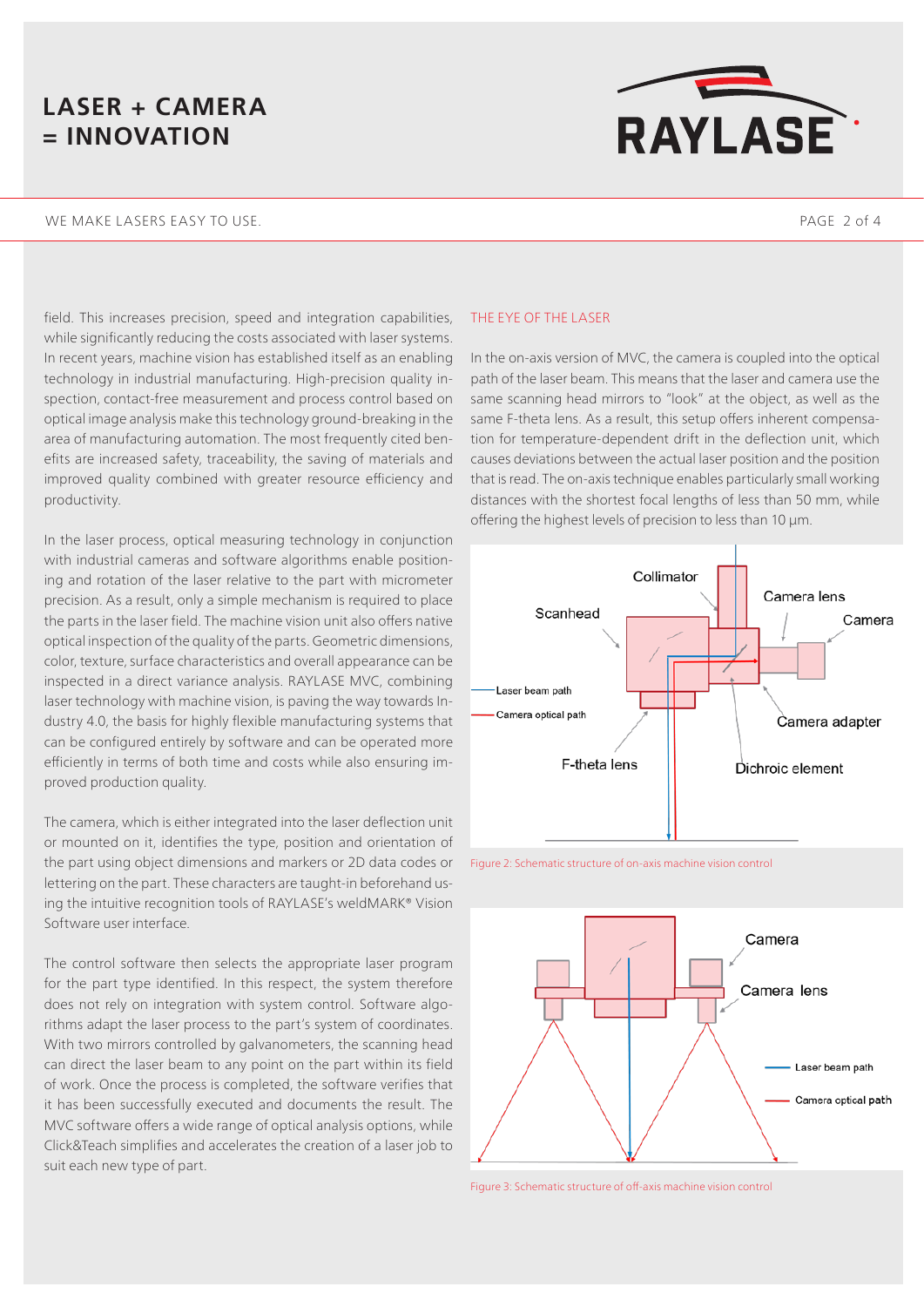

#### WE MAKE LASERS EASY TO USE. The state of the state of the state of the state of the state of the state of the state of the state of the state of the state of the state of the state of the state of the state of the state of

The benefits offered by machine vision in terms of laser processes can also be exploited in "off-axis" applications, whereby one or more cameras (but usually not more than four) are installed outside of the deflection unit. This technology has benefits to offer, in particular in the case of "on-the-fly" applications, were the workpiece is constantly moving throughout processing or where large parts of the workpiece need to be captured quickly.

### INDUSTRIAL APPLICATIONS OF MACHINE VISION CONTROL

The integration of machine vision and laser systems increases efficiency and cost effectiveness in many manufacturing processes across a wide range of industries. Applications such as perforation in the packaging industry, laser cutting in the textile industry, laser welding and deep engraving in the automotive industry, and ITO patterning in the electronics sector all benefit from the high degree of precision offered by contact-free laser processing.



Figure 4: Elaborate holding device for the handling of semiconductor wafers

In the microchip industry, sensitive wafer plates are laser-etched along their crystal planes. Every single wafer has to be analyzed prior to the laser process. If the inspection is successful, the MVC adjusts the laser process to the exact position of the wafer and the orientation of the silicon crystal planes, with tolerances of just a few micrometers. The detection of position and orientation, as well as the subsequent quality assurance via MVC eliminate the costs associated with high-precision mechanical wafer positioning. This not only simplifies the mechanical construction process but also protects the very sensitive wafers from mechanical damage by positioning equipment.

In the manufacturing of solar cells, the energy-absorbing photovoltaic panels are put together from the sensitive crystalline wafer plates. The optimal design requires, above all, that the wafers be welded together with precision. Before laser processing begins, RAYLASE MVC uses machine vision technology to detect the position of the plates that are to be welded together, and reliably adjusts the starting coordinates and orientation of the laser job.



Figure 5: Individual solar panels must be welded together with precision

Conductivity is also an important criterion in the automotive industry with its innovative eMobility concepts. For a wide range of modern electric cars, the cell packs of lithium batteries are welded together using cell binders to maximize the energy output of the series-connected cells. One challenge that presents itself here is that the laser welding systems have to deal with many different types of battery. With RAYLASE Machine Vision Control, the Click&Teach function allows the process engineer to quickly and easily prepare the laser welding system for new battery types.

In addition, the process engineer can use the graphical user interface of the weldMARK® Vision Software from RAYLASE to mark characteristic features in the live camera image, which MVC can use to identify the position and orientation of the battery. The "Click&Teach" function can then be accessed from the GUI to define the laser process. The MVC software takes care of the rest.